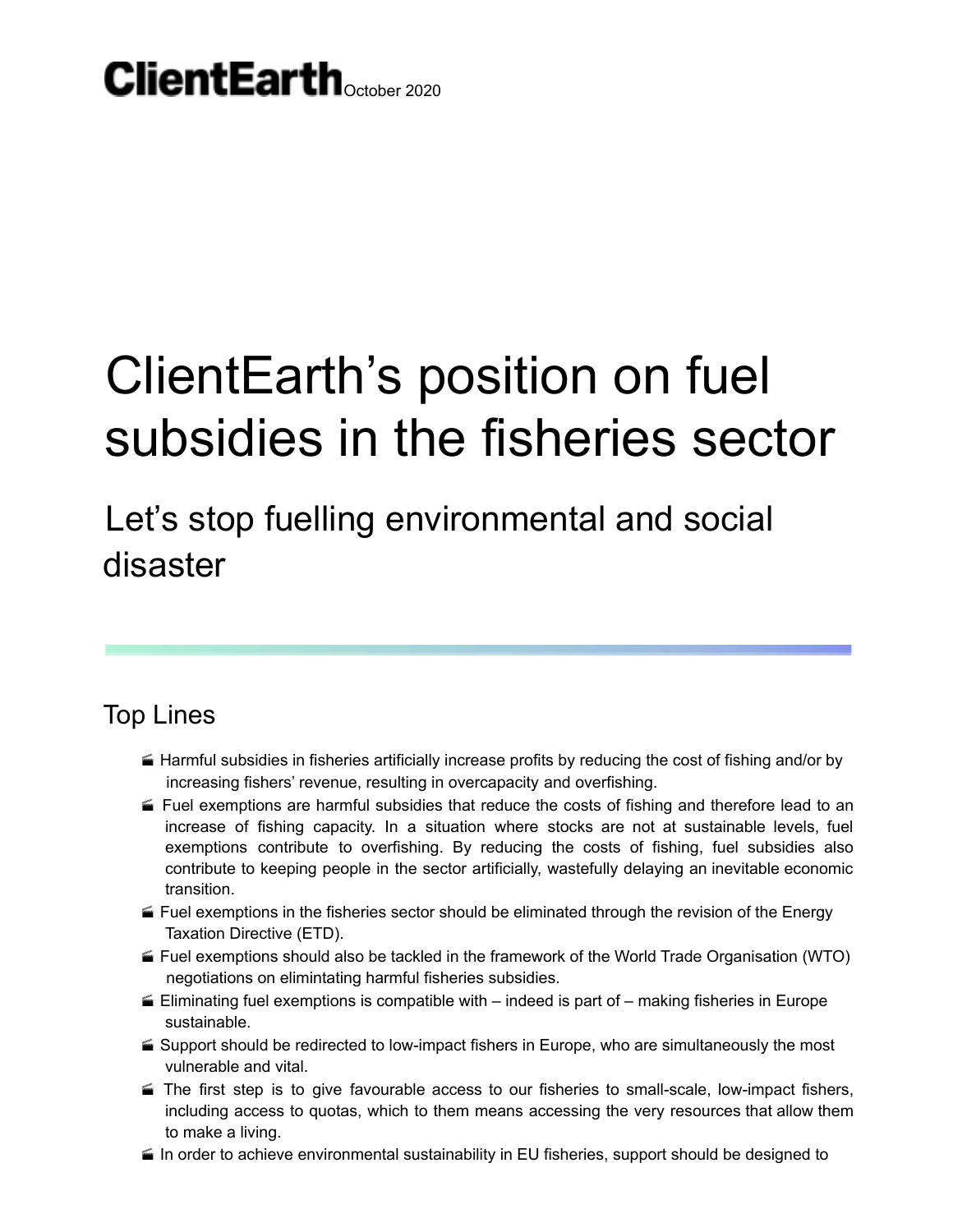#### target small-scale fisheries that operate in a way that minimises their impact on the environment. ClientEarth's position on fuel subsidies in the fisheries sector

### **ClientEarth**

October 2020

### What are harmful subsidies in fisheries?

Since the 1990s, a large number of studies have analysed and described the link between fisheries subsidies and overfishing.<sup>1</sup> The term "harmful subsidies" refers to subsidies that artificially increase profits by reducing the cost of fishing and/or increasing the revenue fishers receive. Harmful subsidies result in overcapacity and lead to overfishing. $2$ 

Researchers (environmental researchers as well as economists) $3$  have analysed different subsidies and categorised them as "beneficial", "ambiguous" or "capacity-enhancing/harmful". They categorise harmful fisheries subsidies as those that, for example, enable vessels to travel farther, stay at sea for longer, or have greater fishing capacity than they would otherwise. As a result, they enhance the capacity of the fleet, contributing to overfishing and illegal, unreported, and unregulated fishing. Subsidies that are widely recognised as harmful include those that: fund engine replacement; fund the modernisation of fishing vessels or the construction of new ones; or artificially keep alive a sector by reducing the cost of fishing when it is not environmentally or economically sustainable. These subsidies exacerbate the imbalance between the fishing capacity of the EU fleet and the limited fish that can be sustainably caught.

In 2002, the Food and Agriculture Organisation (FAO) defined fisheries subsidies as 'government actions or inactions that are specific to the fisheries industry and that modify - by increasing or decreasing - the

potential profits by the industry in the short-, medium- or long-term'. 4

As noted by the United Nations Conference on Trade and Development (UNCTAD),<sup>5</sup> "these subsidies effectively mean that taxpayers are paying [...] boats to degrade the environment and to destroy the food security and livelihoods of vulnerable coastal communities. By fuelling unfair competition between large fleets and individual artisanal fishermen, they are also fostering inequality".

#### What makes fuel exemptions harmful subsidies?

De-taxation schemes for fuel consumption are indirect subsidies. Economists and scientists have identified them as harmful not only from an environmental perspective but also from an economic perspective. Fuel exemptions are harmful subsidies that reduce the costs of fishing and therefore lead to an increase of fishing capacity. In a situation (such as the situation we have in the EU) where stocks are not at sustainable levels, fuel exemptions contribute to overfishing. By reducing the costs of fishing, fuel subsidies also contribute to maintaining people in the sector artificially, wastefully delaying an inevitable economic transition. As described in the Sunken Billions report by the World Bank:<sup>6</sup>

"Many subsidies in the fisheries sector are pernicious because they foster overcapacity and overexploitation of fish stocks. By reducing the cost of harvesting, for example, through fuel subsidies or

<sup>&</sup>lt;sup>1</sup> Sakai (2019) https://link.springer.com/article/10.1007/s12562-019-01306-2.

<sup>2</sup> Sumaila, U.R., Ebrahim, N., Schuhbauer, A., Skerritt, D., Li, Y., Kim, H.S., Mallory, T.G., Lam, V.W. and Pauly, D., 2019. Updated estimates and analysis of global fisheries subsidies. Marine Policy, 109, p.103695.  $^3$  Sumaila, U.R., Skerritt, D., Schuhbauer, A., Ebrahim, N., Li, Y., Kim, H.S., Mallory, T.G., Lam, V.W. and Pauly, D., 2019. A global dataset on subsidies to the fisheries sector. Data in brief, 27, p.104706.

<sup>4</sup> FAO Report of the Expert Consultation on Identifying, Assessing and Reporting on Subsidies in the Fishing Industry, 2002://www.fao.org/3/Y4446E/y4446e0k.htm.

<sup>5</sup> https://unctad.org/en/Pages/DITC/Trade-and-Environment/Regulating-Fisheries-Susidies.aspx.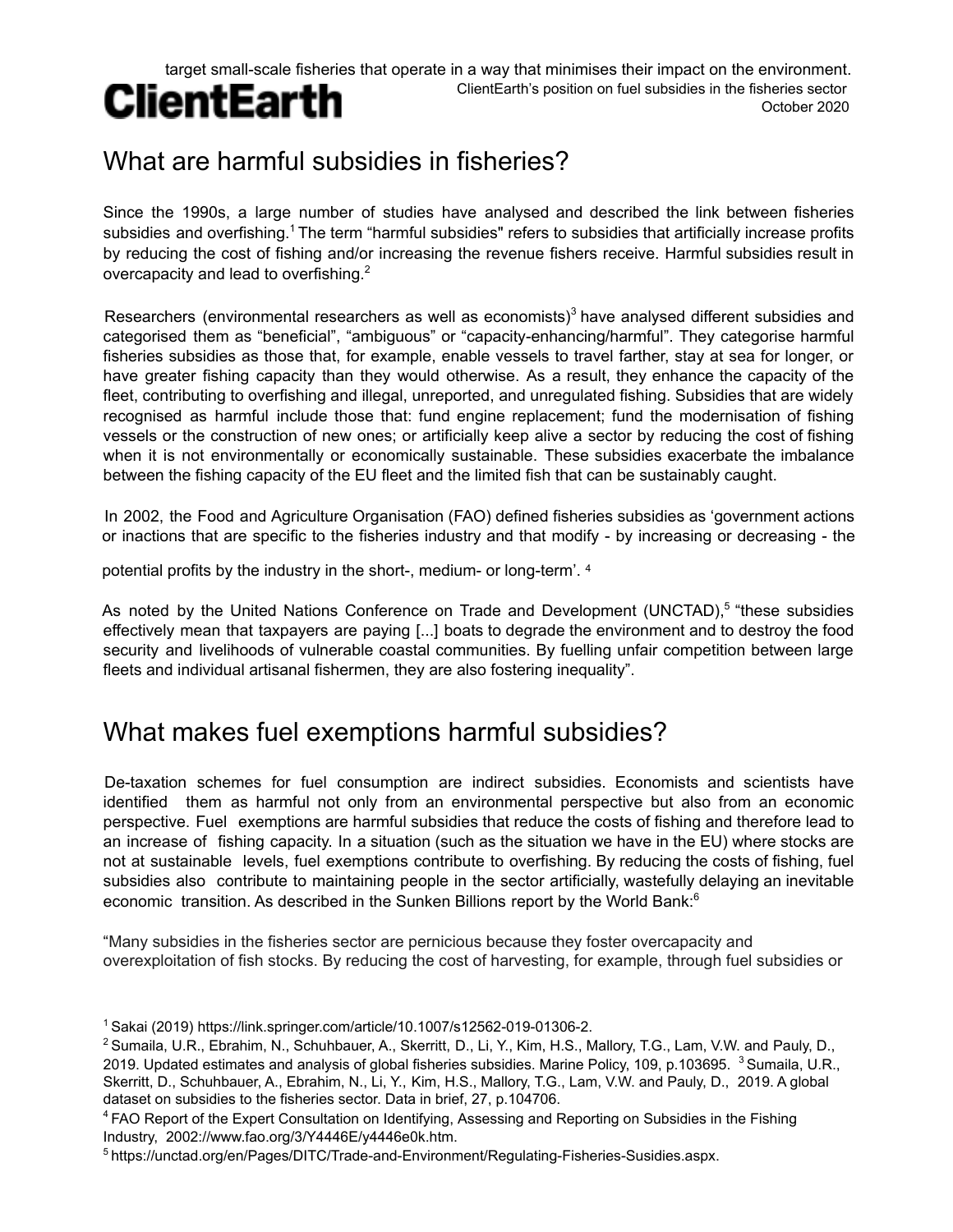$6$  Sunken billlions report of the World bank,

http://documents1.worldbank.org/curated/en/656021468176334381/pdf/476060PUB0Sunk101Official0Use0Only1. pdf, in particular Executive summary, p.13 and p.23.

2



ClientEarth's position on fuel subsidies in the fisheries sector October 2020

grants for new fishing vessels, subsidies enable fishing to continue at previously uneconomic levels. Subsidies effectively counter the economic incentive to cease fishing when it is unprofitable."

Fuel tax exemptions are indirect subsidies that disproportionately benefit those fishing industry actors that consume more fuel,<sup>7</sup> namely large-scale fishers and super-trawlers. Despite the claims made by these fishing industry actors that their energy efficiency (tonne of fish per litre of fuel) has increased, this ratio does not reflect the environmental and social externalities generated by large-scale fisheries. It is very difficult to monitor the impacts on the fish stocks targeted or the impacts on other marine species, other fish stocks, and the wider marine environment. Moreover, the social impacts that super-trawlers or large

scale fishers have on small-scale fishers in the EU or in third countries are not properly assessed.

The 2019 report of the Scientific, Technical and Economic Committee for Fisheries (STECF)<sup>8</sup> explains with concrete numbers the differences in fuel consumption between large-scale (including super-trawlers) and small-scale fishing vessels:

"In 2017, the small-scale coastal fleet, excluding Greece, accounted for more than half (56%) of the total days-at-sea deployed while consuming just 6% of the fuel. The large-scale fleet on the other hand accounted for less than half of the days-at-sea (42%) and consumed more than three-fourths of the fuel while the distant-water fleet deployed less than 2% of days-at-sea and consumed 16.5% of the fuel".<sup>9</sup>

The report also notes that small-scale fishers landed 5% of the catch by volume and 6% of the fuel, versus 81% of the catch and 75% of the fuel for the large-scale fisheries. This explains why there seems to be a better fish-to-fuel ratio for large-scale fisheries.

These fishing vessels also usually use the most destructive fishing practices for the marine environment. This means that the problems of harmful fisheries subsidies highlighted above are exacerbated by the technical ability of these fishing vessels (speed, power, and ability to catch a lot of fish with destructive fishing techniques). Large-scale vessels are also less economically vulnerable as they are more profitable and in a position to spread the risks across a larger fleet.

To the extent that scrapping fuel tax exemptions for the fisheries sector exposes EU vessels to competition, the only part of the sector concerned is the distant-water fleet. That is, the sector that accounts for 2% of the EU fleet's days at sea and 16.5% of its fuel consumption. This small, inefficient part of the sector should not benefit from a fuel subsidy. Nor should their non-EU competitors: once the EU eliminates this harmful subsidy, it will be able to argue effectively on the world stage for a global ban. In the meantime, the EU's carbon border-adjustment mechanism can guard against imported seafood that fuel subsidies have made artificially cheap. This is the way forward. The status quo – EU vessels travelling long distances with cheap, dirty fuel to fish in other countries' waters – undermines the EU's credibility as an actor for sustainable ocean governance.

For all the above-mentioned reasons, we support the elimination of all exemptions to fuel taxation, in particular in the fisheries sector. This is the time to pave the right direction for the Union and avoid a socio economic and environmental disaster from repeating itself. This is the time to leave behind an exemplary footprint which will benefit fishers, the environment, coastal areas, and their populations.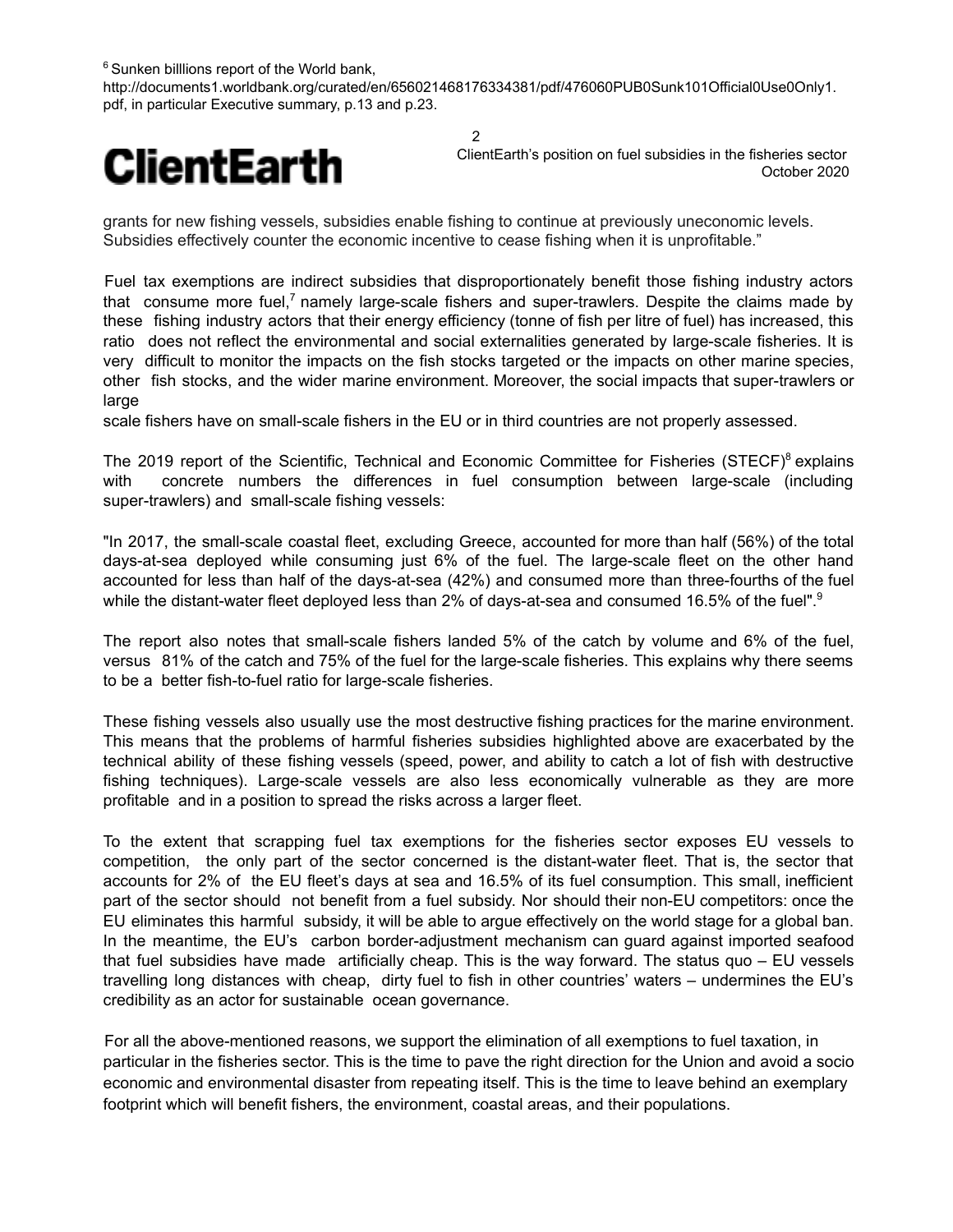$<sup>7</sup>$  Sunken billions report of the World Bank, p.14.</sup>

<sup>8</sup> STECF 2019 Annual economic report on the EU fishing fleet, Section 3 on the overview of the EU fishing fleet, pp. 21-38; https://op.europa.eu/en/publication-detail/-/publication/ca63ab82-c3bf-11e9-9d01-01aa75ed71a1; <sup>9</sup> See Section 3.1, Overview of the EU Fishing fleet in 2017.

3



ClientEarth's position on fuel subsidies in the fisheries sector October 2020

#### Why should the EU eliminate fuel exemptions?

As early as 2002, the United Nations made a call to "eliminate subsidies that contribute to illegal, unreported and unregulated fisheries and to overcapacity while completing the efforts undertaken at WTO level to clarify and improve its disciplines on fisheries subsidies".<sup>10</sup>

In 2014, through the United Nations, Heads of States and Governments reiterated this call with the adoption of Sustainable Development Goal (SDG) 14 on the conservation and sustainable use of the oceans, seas, and marine resources. In particular, SDG 14.6 calls for the prohibition of harmful fisheries subsidies by 2020 and to refrain from introducing new such ones in the future.

International commitments agreed in the context of the Paris Agreement are also extremely relevant: "the remaining but still significant public support for oil, coal and other carbon-intensive fuels continues to distort the energy market, creates economic inefficiency and inhibits investment in the clean energy transition and innovation".<sup>11</sup>

In her mission letter to Commissioner Sinkevičius, President von der Leyen instated "Europe must also lead the way on international ocean governance".<sup>12</sup> This and the EU's international commitments call for a change internally. The EU's internal commitments likewise demand radical change.

President von der Leyen went on to list among the objectives of Commissioner Sinkevičius's mandate ensuring that: "Europe leads discussions in the World Trade Organization on finding a global agreement to ban fisheries subsidies that contribute to overfishing, illegal fishing and overcapacity".

The Green Deal<sup>13</sup> adopted by the new Commission sets a new vision and new objectives for the EU. One of these objectives is to achieve climate neutrality by 2050. One of the tools that the EU has set for itself to achieve these objectives is to eliminate fossil fuel subsidies.<sup>14</sup>

Looking only at fisheries, fuel exemptions are clearly harmful for the economic and environmental sustainability of the sector. Consider that the biggest challenge the fisheries sector faces, in the EU and in the rest of the world, is to fish at sustainable levels and with sustainable fishing practices. If fish stocks continue to be overfished and the marine environment continues being destroyed, we can pump in as many subsidies as we can afford; but the economic and environmental struggle of the sector is not going to change. On the contrary, the more subsidies are offered, the more fishing capacity is kept alive and the more overfishing is exacerbated. As long as sustainable fishing practices are not in place, the fisheries sector will always struggle because the resource that underpins their economic activity is too scarce.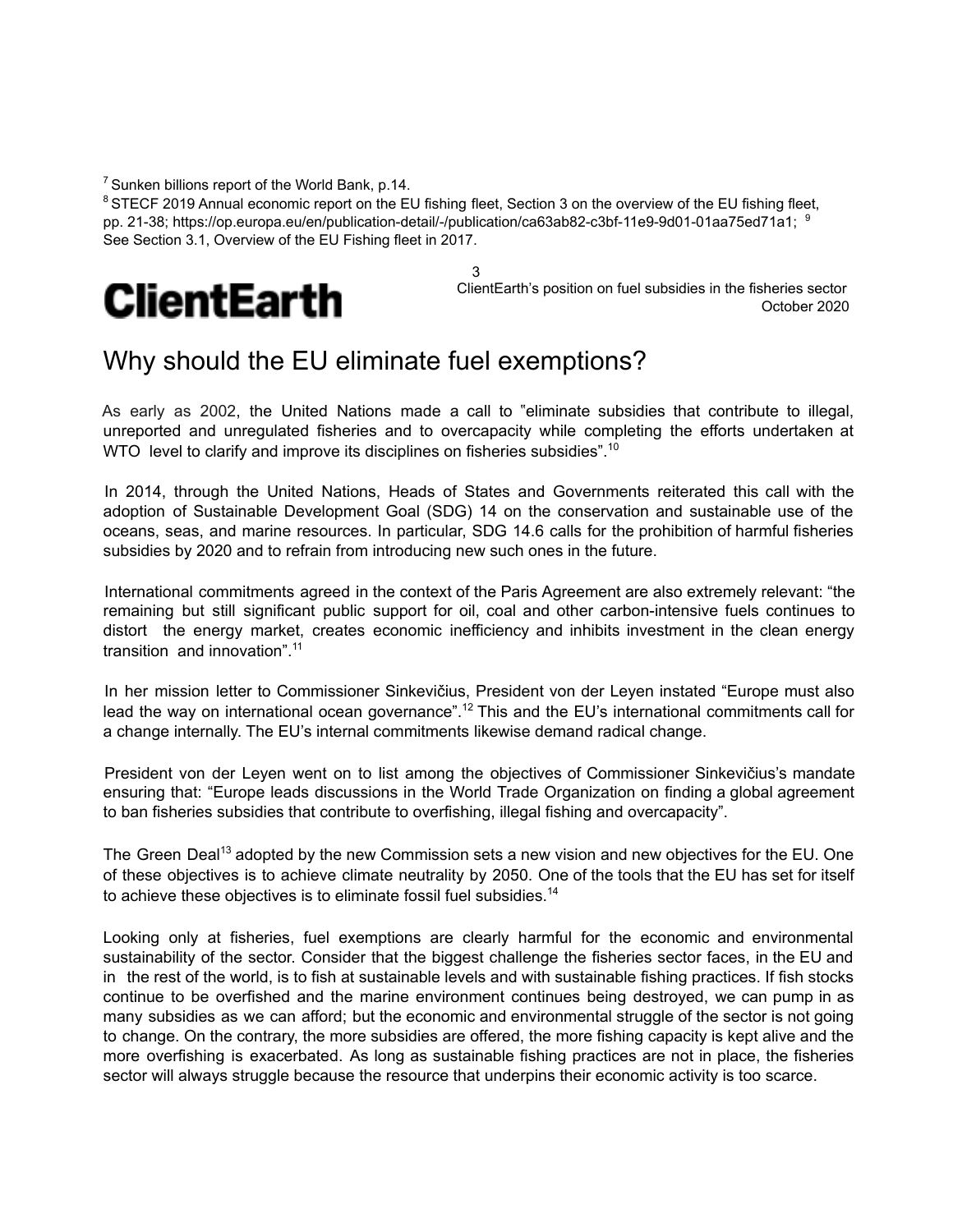$10$  Paragraph 28 of the Doha Declaration which precise title is "Ministerial Declaration at Ministerial Conference", Fourth Session, Doha, 9-14 November 2001, WTI MIN(OI)/DECIW/I, adopted on 14 November 2001. <sup>11</sup> Communication from the Commission to the European Parliament, the Council, the European Economic and social Committee, the Committee of the Regions and the European Investment Bank, Clean Energy For All Europeans, COM(2016) 860 final, p.12.

4

 $12$  Ursula von der Leyen, Mission letter, 10 September 2019, page 5, available at

https://ec.europa.eu/commission/sites/beta-political/files/mission-letter-virginijus-sinkevicius\_en.pdf.<sup>13</sup> Communication from the Commission to the European Parliament, The European Council, the Council, the European Social and Economic Committee and the Committee of the Regions, The European Green Deal, COM(2019)640, in particular p.5. (European Green Deal)

<sup>14</sup> European Green Deal, COM(2019)640, para. 2.1.5.

### **ClientEarth**

ClientEarth's position on fuel subsidies in the fisheries sector October 2020

#### How to eliminate fuel exemptions?

Since the Mineral Oil Directives in the 1980s,<sup>15</sup> fuel exemptions have been applied to certain sectors including fisheries. Since 2003, Article 14 of the Energy Taxation Directive (ETD)<sup>16</sup> requires Member States to apply fuel exemptions for the fisheries sector. The aim of this legislation at the time it was adopted was to ensure the proper functioning of the internal market and to avoid unfair competition.

The inception impact assessment of the Commission<sup>17</sup> prepared in view of the revision of the ETD shows that the directive failed to achieve these objectives.

Times have also greatly changed since the 1980s. As mentioned above, the emergence of the climate and biodiversity crises, international commitments, and internal commitments require us to move away from fossil fuel subsidies. As mentioned in the European Green Deal,<sup>18</sup> the revised ETD should become one of the tools to achieve EU climate objectives. This new vision for the role of the ETD ties in with the polluter

pays principle enshrined in the Treaty on the Functioning of the European Union,<sup>19</sup> which must apply to all economic activities. All energy products should be taxed according to their energy and carbon content. In line with this legal principle and the aforementioned objectives, the revised ETD should not include general exemptions from fuel taxation for certain sectors such as the maritime sector and in particular the fisheries sector.

Similar commitments exist at international level for the fisheries sector as mentioned above in SDG 14.6: harmful fisheries subsidies should be prohibited by 2020 and countries should refrain from introducing new ones in the future.

Fuel exemptions for the fisheries sector must, therefore, be removed from the revised ETD.

The Commission should consider proposing that the taxation of fishing fuel can provide additional own resource for the Union, in accordance with paragraph 149 of the European Council conclusions of 21 July 2020.<sup>20</sup> Like other measures proposed (a contribution calculated on the weight of non-recycled plastic packaging waste and a carbon border adjustment mechanism), this measure has a strong environmental component: taxing fishing fuel is designed not only to generate revenue but also to deter unsustainable conduct. In this case, the fact that fisheries is an area of exclusive Union competence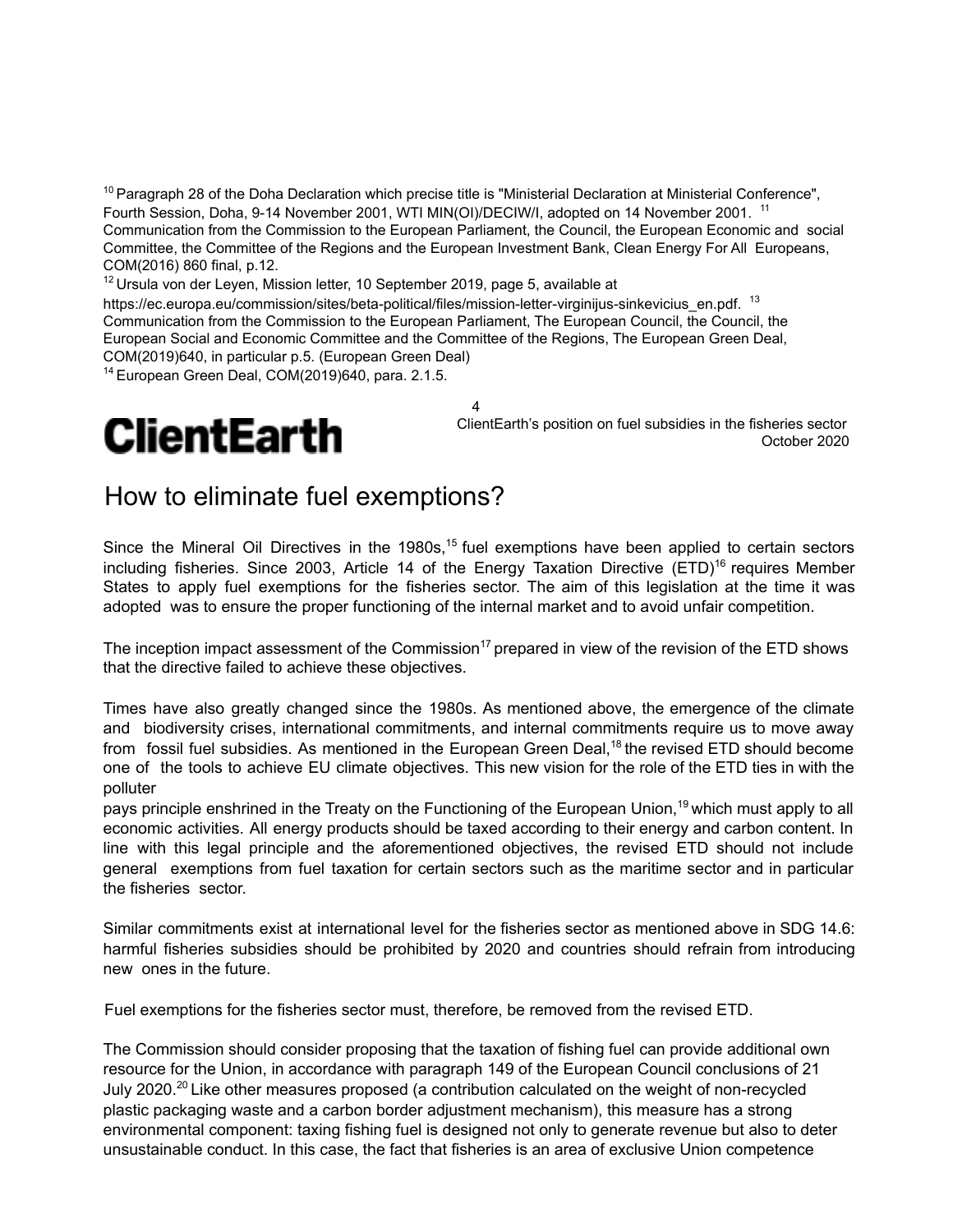makes it even more logical for the taxation of fishing fuel to contribute to the Union's need for new own resource: since fisheries law and policy is in the hands of the entire Union acting in unison, the same should be true of taxation revenue the industry generates. This is all the more so when the tax at issue is designed not only to raise revenue but also to achieve one of the Common Fisheries Policy's principal aims: combating overfishing.

<sup>15</sup> Directives 92/81EEC and Directive 92/82 EEC.

<sup>16</sup> Council Directive 2003/96/EC of 27 October 2003 restructuring the Community framework for the taxation of energy products and electricity, OJ L 283, 31.10.2003, p.51;

https://eur-lex.europa.eu/LexUriServ/LexUriServ.do?uri=OJ:L:2003:283:0051:0070:EN:PDF<sup>17</sup> Commission Staff Working Document, Evaluation of the Council Directive 2003/96/EC of 27 October 2003 restructuring the Community framework for the taxation of energy products and electricity, SWD(2019)329 final, p.16. <sup>18</sup> Communication from the Commission to the European Parliament, The European Council, the Council, the European Social and Economic Committee and the Committee of the Regions, The European Green Deal, COM(2019)640, in particular p.5.

5

 $19$  Article 191 (2) of Treaty on the Funcionting of the European Union.

<sup>20</sup> Available at https://www.consilium.europa.eu/media/45109/210720-euco-final-conclusions-en.pdf.

## **ClientEarth**

ClientEarth's position on fuel subsidies in the fisheries sector October 2020

#### How to bring these changes while preserving sustainable fisheries in the EU?

Bearing this in mind, we are fully aware that some parts of the sector are particularly vulnerable and particularly vital to maintaining the social fabric in our coastal areas. Understanding this, we also believe that social schemes to support the most vulnerable fisheries actors can be financed and designed within existing aid schemes and EU funds. Throughout the EU, small-scale fishers will be the most acutely affected by the elimination of fuel exemptions as they face ongoing challenges such as accessing quotas, accessing beneficial subsidies through EU funds or national schemes, or accessing markets.

Although small-scale fishers will feel the impact of eliminating the exemption the most, fuel exemptions have disproportionately benefited fishing vessels that are heavy fuel consumers. These vessels use the most destructive fishing practices for the marine environment and for fish stocks. They access fishing quotas more easily because of their historic records of catches and have benefitted the most from EU subsidies. One way to protect the most vulnerable and less economically resilient fisheries actors is to implement the Common Fisheries Policy (CFP) to its full potential. The first step is to give favorable access to small-scale fishers, including access to quotas, which to them means accessing the very resources that allow them to make a living. In particular, Article 17 of the CFP Regulation on the distribution of quotas should be implemented at national level in such a way that small-scale and more environmentally friendly fishers receive more quotas. Implementing these measures would also make coastal communities more resilient to economic hardship.

In order to achieve environmental sustainability in EU fisheries, support should be designed to target those small-scale fisheries that operate in a less impactful way for the environment. Like the current European Maritime and Fisheries Fund (EMFF), the future fund (i.e. the post-2020 EMFF) will offer different ways to support fishers. However, the Commission recognises that 80% of EU funds, which are direct subsidies, benefit large-scale fishing vessels above 12 metres.<sup>21</sup> It is the responsibility of the Commission together with the Member States to plan better and design how these funds will be used and who will be the main beneficiaries. The post-2020 EMFF, which will enter into force in 2021, can be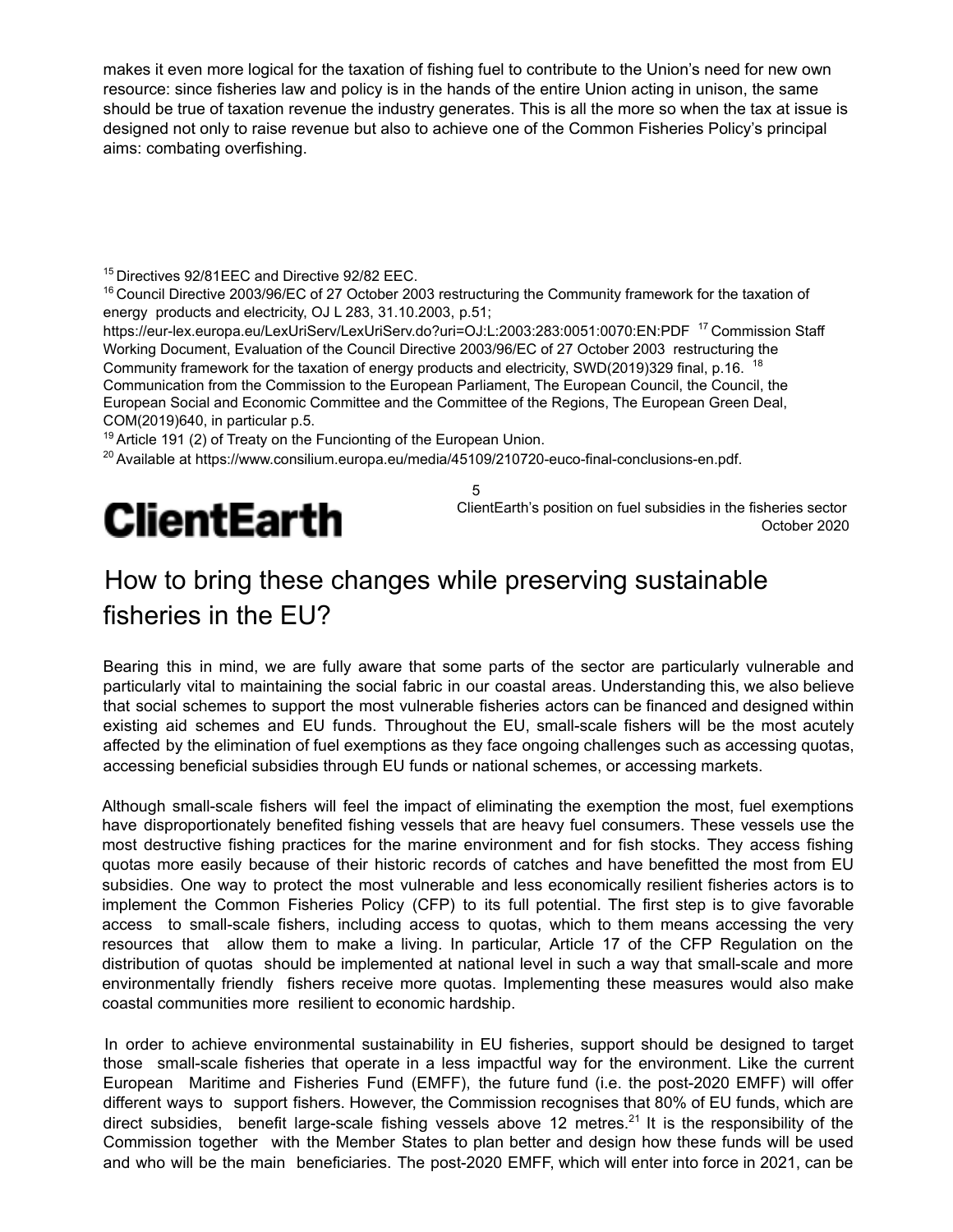designed in such a way that the elimination of fuel exemptions is not perceived as a challenge but rather as an opportunity to achieve the important changes needed in the fisheries sector. Fishers should move towards less

consuming fishing practices with a lower impact on the environment. Small-scale fishers should have better and direct access to markets in order to get a fair price for the fish provided. Aid will be available to increase the selectivity of fishing practices, to support the transition towards low-impact fishing, and to develop better tools for direct sales. In a situation where EU fish stocks are still overfished, it is economically unviable to maintain fishers artificially in the sector. Fuel de-taxation schemes have largely contributed to this economically unsustainable situation. Training and financial support for those fishers who want to transition towards another sector are already available under the EMFF and will continue to be available in the post-2020 EMFF. Promoting and supporting this transition would enable maintenance of the social fabric and vitality of the coastal regions affected.

The fisheries sector also benefits from various forms of state aid at national level (fisheries state aid, de minimis aid, and block exemptions).<sup>22</sup> Under de minimis state aid, the amount that can be granted, <sup>21</sup> https://www.documents.clientearth.org/wp-content/uploads/library/2020-03-03-how-to-better-use-eu-citizens money-in-fisheries-beyond-2020-ce-en1.pdf, p.13.

 $22$  Communication from the Commission — Guidelines for the examination of State aid to the fishery and aquaculture sector, OJ C 217, 2.7.2015, pp.1. Commission Regulation (EU) No 717/2014 of 27 June 2014 on the application of Articles 107 and 108 of the Treaty on the Functioning of the European Union to de minimis aid in the fishery and aquaculture sector,

OJ L 190, 28.6.2014, pp. 45 ; Commission Regulation (EU) No 1388/2014 of 16 December 2014 declaring certain categories of aid to undertakings active in the production, processing and marketing of fishery and aquaculture products compatible with the internal market in application of Articles 107 and 108 of the Treaty on the Functioning of the European Union, OJ L 369, 24.12.2014, pp. 37.

6

### ClientEarth

ClientEarth's position on fuel subsidies in the fisheries sector October 2020

according to the current Fisheries State Aid guidelines, is 30,000 EUR during a period of three fiscal years. Fishers also benefitted in 2020 from all the measures adopted to face the COVID crisis, with an increase of de minimis state aid up to 120,000 EUR.<sup>23</sup> Fisheries state aid guidelines will be revised in 2021 but will continue to offer support in the form of state aid, de minimis aid, and block exemptions to the sector. The EU's external fishing fleet also benefits from privileged access to certain non-EU fishing grounds through the Sustainable Fisheries Partnership Agreements that the EU concludes with third countries. Those agreements include financial support to those countries in exchange for access to their fishing grounds.

The industrial fisheries sector has been heavily subsidised for decades and does not need additional financial support even if fuel exemptions are eliminated. The available subsidies simply need to be directed towards supporting the most vulnerable actors in the sector who operate in the most sustainable ways and are essential actors for our coastal areas.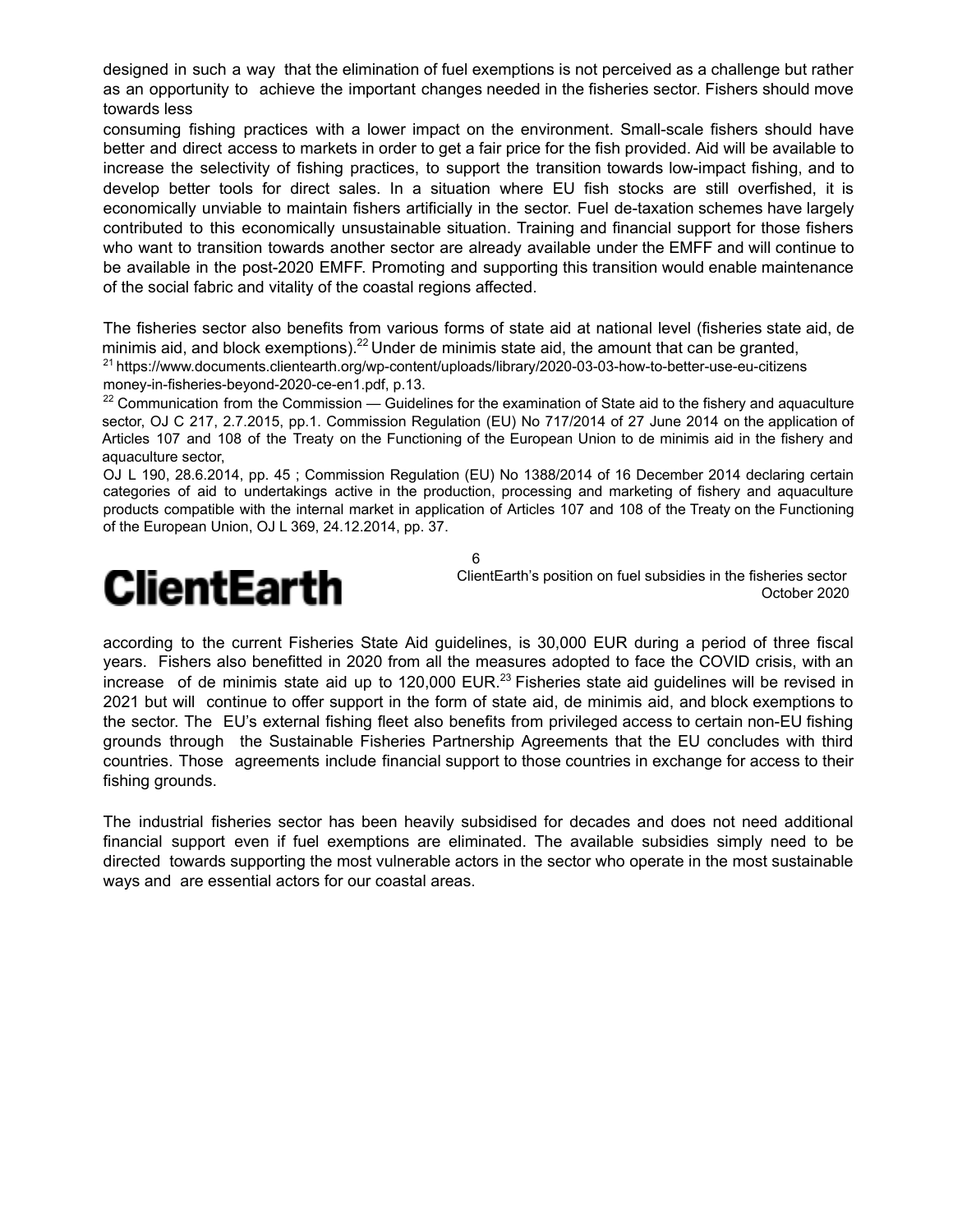<sup>23</sup> https://ec.europa.eu/fisheries/press/coronavirus-european-commission-helps-member-states-support-local fishing-and-aquaculture\_en

7



ClientEarth's position on fuel subsidies in the fisheries sector October 2020

Flaminia Tacconi EU Fisheries Lawyer ftacconi@clientearth.org www.clientearth.org